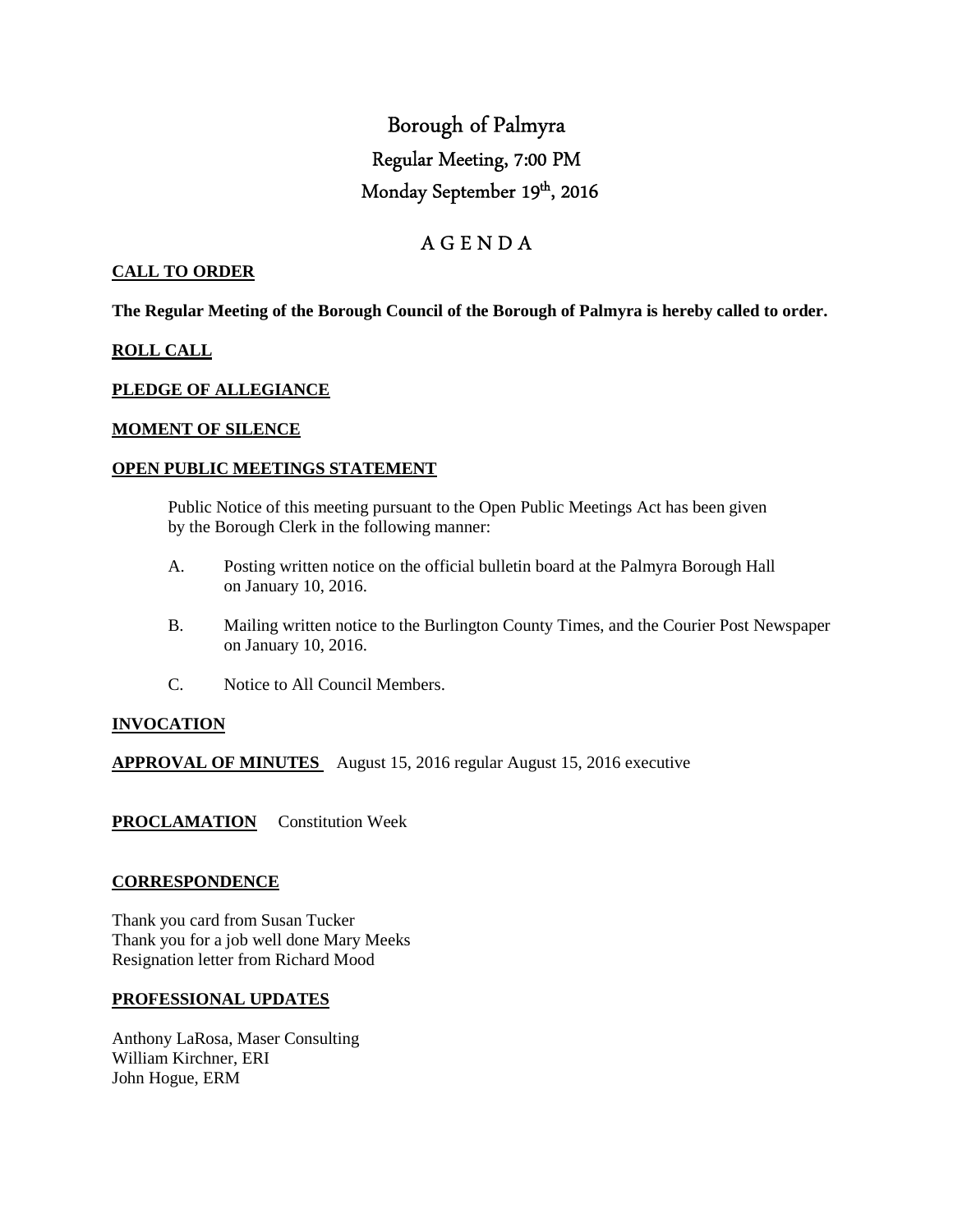# **PUBLIC PORTION**

This public portion is for discussion on professional updates, resolutions and ordinances listed on the agenda. Please sign in and state your name and address for the record. Council will give all comments appropriate consideration. Each citizen will be allotted up to five (5) minutes to speak, in order to allow everyone an opportunity to ask questions and express their opinions or concerns. Please direct all comments to the Mayor. Each citizen may only speak once during each public portion.

# **ORDINANCES ON SECOND READING** (Public hearing)

- **A. Ordinance 2016-14** An Ordinance Of The Borough Of Palmyra Amending Chapter 230: Solid Waste Of The Code Of The Borough Of Palmyra.
- **B. Ordinance 2016-15** An Ordinance Of The Borough Of Palmyra, County of Burlington, State of New Jersey Amending Chapter 90: Vehicles and Traffic Of The Code Of The Borough Of Palmyra Regulating Parking On West Charles Street

# **ORDINANCES ON FIRST READING** (Public hearing on October 17<sup>th</sup>, 2016)

**A. Ordinance 2016-16** An Ordinance of the Borough of Palmyra Amending Ordinance No 2015-14 Authorizing The Public Auction Of Real Property Owned By Palmyra That Is No Longer Needed For Public Use By Auction To The Highest Bidder and Authorizing The Private Sale Of Real Property Owned By Palmyra That Is No Longer Needed For Public Use To Certain Organizations Upon Nominal Consideration Pursuant to N.J.S.A. 40A:12-21

**RESOLUTIONS Consent Agenda-** Resolution 2016-212 thru Resolution 2016-2 will be enacted as a single motion, if any resolution needs additional discussion it will be removed from the consent agenda and voted on separately.

- **A. Resolution 2016-212** Resolution Appointing George Moore Janitor For The Borough of Palmyra, Effective September  $6<sup>th</sup>$ , 2016 At An Hourly Rate Of \$15.00 Per Hour Not To Exceed 28 Hours Per Week
- **B. Resolution 2016-213** Resolution Requesting Approval Of Items Of Revenue And Appropriation N.J.S.A. 40A: 4-87 (Chapter 159) Municipal Drug Alliance Program Insertion Of Revenue In Budget Year 2016 in The Amount of 7,461.00
- **C. Resolution 2016-214** Resolution Authorizing The Cancellation Of Taxes For A Totally Disabled Veteran Located at Blk. 147.02 Lot 2 For Tax Years Partial 2015, 2016 and Thereafter and Refunding Taxes Paid
- **D. Resolution 2016-215** Resolution Requesting Approval Of Items Of Revenue And Appropriation N.J.S.A. 40A: 4-87 (Chapter 159) 2016 Small Cities CDGB Insertion Of Revenue In Budget Year 2016 in the Amount of \$100,000.00
- **E. Resolution 2016-216** Resolution Awarding A Contract to Maser Consulting for Environmental Services Regarding Preparation Of A Response Action Outcome Report For The Borough Hall UST Site Investigation Project In The Amount of \$3,000.00.
- **F. Resolution 2016-217** Resolution Of the Borough Of Palmyra To Adopt The Revised Personnel Policies And Procedures Manual (PPPM), Supervisory Supplement to the PPPM, Public Works And Sewer Department Safety and Injury Prevention Program, And Drug and Alcohol Policy (CDL)
- **G. Resolution 2016-218** Resolution Awarding A Contract To Maser Consulting For Engineering Services Regarding The Borough Hall Facility Inspection In Order To Assess Conditions And Prepare For Improvements In the Amount of \$7,950.00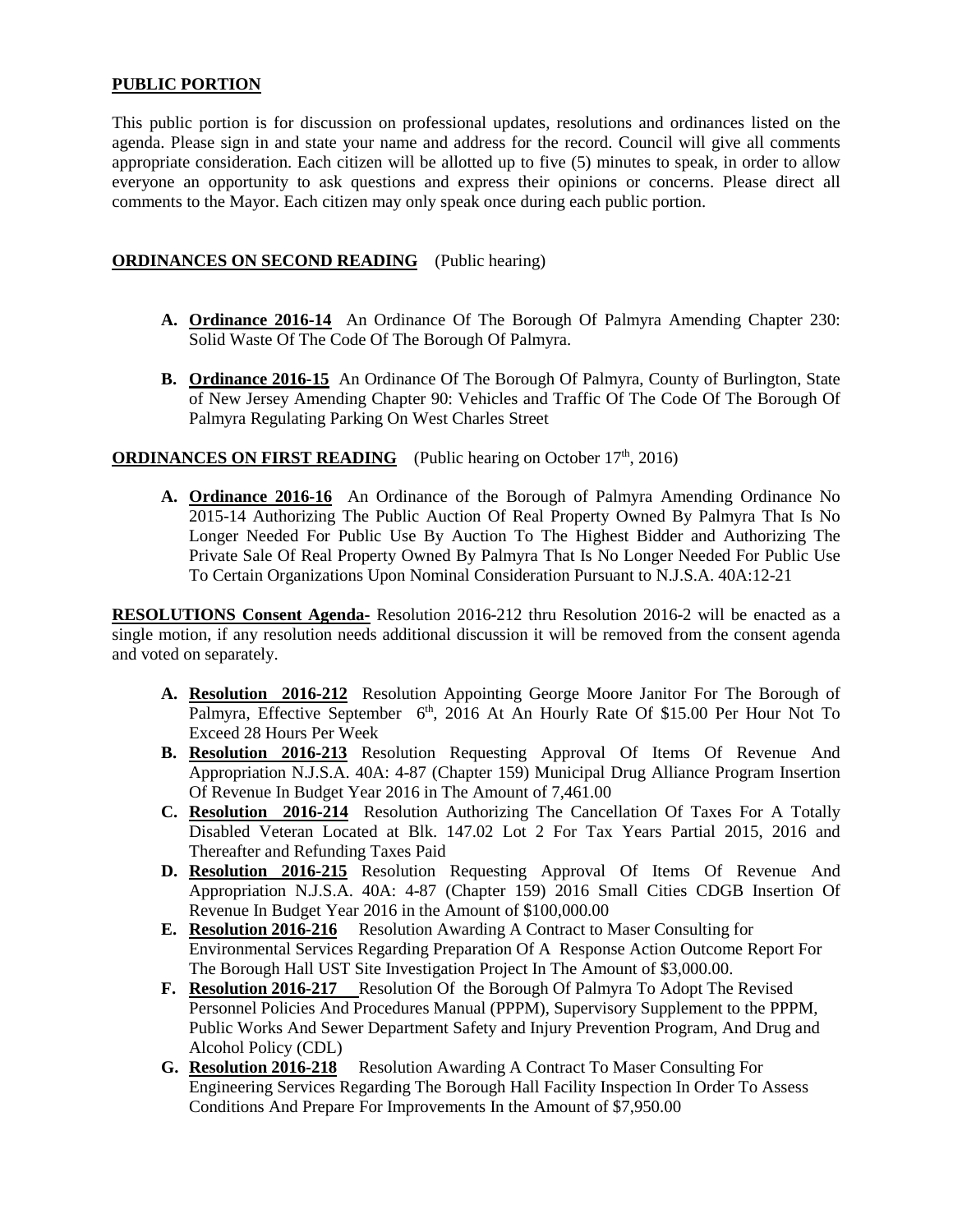- **H. Resolution 2016-219** Resolution Awarding A Contract To Maser Consulting For Engineering Services Regarding The Legion Field Facility Inspection In Order To Assess Conditions And Prepare For Improvements In The Amount Of \$6,100.00
- **I. Resolution 2016-220** Resolution Authorizing The Capital Purchase Of Recording Equipment For The Police ID/Processing Room From Gramco Business Communications Of Clifton, NJ In The Amount Of \$19,145.00
- **J. Resolution 2016-221** Resolution Of The Borough Of Palmyra Authorizing Adoption Of U.S. General Services Administration Per Diem Rates As Official Rates Reimbursed And/Or Paid To Borough Personnel For Official Authorized Travel
- **K. Resolution 2016-222** Resolution Awarding a Contract to Anvil Iron Works of Philadelphia, PA for The Fabrication And Installation Of New Metal Handrails For The Borough Hall Brick Stairs Replacement Project In The Amount Of \$6,466.00
- **L. Resolution 2016-223** Resolution Of The Borough Of Palmyra Endorsing Submittal And Certifying Maintenance Commitment For The Borough Of Palmyra's 2016 Transportation Alternatives Program (TAP) Application
- **M. Resolution 2016-224** Resolution Appointing Kathleen Deluca And Joanne Logue As Part-Time Substitute Crossing Guards For The Borough Of Palmyra For 2016
- **N. Resolution 2016-225**, Resolution Authorizing the Payment Of Bills In The Amount Of \$1,732,418.61.

# **COMMUNITY SPOTLIGHT**

- A. Ethel Hardy Park Meet & Greet Wednesday, September 21st ,2016 5-7pm
- B. Town Wide Yard Sale Saturday, September  $17<sup>th</sup>$ , 2016
- C. A Discussion of Relationships in America Today Epworth UM Church

# **DISCUSSION ITEMS**

- A. Annual Conference NJLM November  $15<sup>th</sup>$  thru November  $17<sup>th</sup>$ , 2016
- B. Handicap Parking on Garfield Avenue
- C. Operating Agreements with Non-profit organizations per ordinance 2016-12 (additional funding release)
- D. Community Center Rules & Regulations
- E. Proposed capital improvement projects: exterior of Borough Hall, Band Shell/ Grove area (BCMPDP), and Legion Field/Concession Stand
- F. NJDOT TAP Grant opportunity
- G. Welcome to Palmyra packets
- H. Tri-Boro Vets Building
- I. Email Usage & Retention Policy
- J. Statewide Insurance Fund Billing
- K. National Amusement International Holdings LLC
- L. NJ Shade Tree Conference
- M. National Foundation For Women's Legislators Conference
- N. Superintendent/ BOE request for relocation of mid-block crosswalk
- O. 4-way stop request at Charles Street and Park Avenue
- P. Potential dedication of Filbert Street and repaving
- Q. Sewer Licensed Operator for Riverfront
- R. Grant opportunity: FEMA's Assistance To Firefighters ( for physicals)